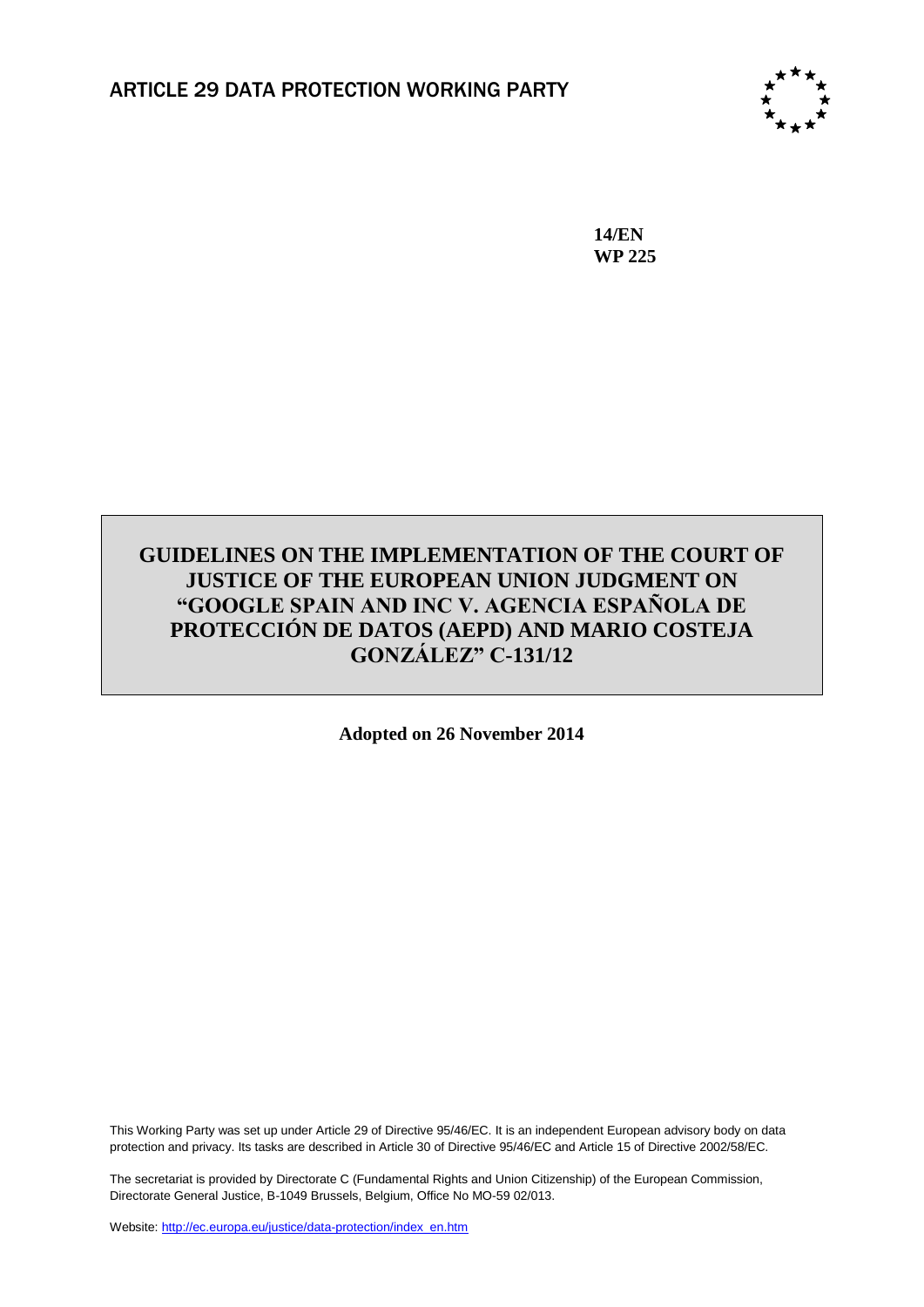## **EXECUTIVE SUMMARY**

#### **1. Search engines as data controllers**

The ruling recognises that search engine operators process personal data and qualify as data controllers within the meaning of Article 2 of Directive 95/46/EC. The processing of personal data carried out in the context of the activity of the search engine must be distinguished from, and is additional to that carried out by publishers of third-party websites.

## **2. A fair balance between fundamental rights and interests**

In the terms of the Court of Justice of the European Union (hereinafter: Court, CJEU), "in the light of the potential seriousness of the impact of this processing on the fundamental rights to privacy and data protection, the rights of the data subject prevail, as a general rule, over the economic interest of the search engine and that of internet users to have access to the personal information through the search engine". However, a balance of the relevant rights and interests has to be made and the outcome may depend on the nature and sensitivity of the processed data and on the interest of the public in having access to that particular information. The interest of the public will be significantly greater if the data subject plays a role in public life.

#### **3. Limited impact of de-listing on the access to information**

In practice, the impact of the de-listing on individuals' rights to freedom of expression and access to information will prove to be very limited. When assessing the relevant circumstances, European Data Protection Authorities (hereinafter: DPAs) will systematically take into account the interest of the public in having access to the information. If the interest of the public overrides the rights of the data subject, de-listing will not be appropriate.

#### **4. No information is deleted from the original source**

The judgment states that the right only affects the results obtained from searches made on the basis of a person's name and does not require deletion of the link from the indexes of the search engine altogether. That is, the original information will still be accessible using other search terms, or by direct access to the publisher's original source.

#### **5. No obligation on data subjects to contact the original website**

Individuals are not obliged to contact the original website in order to exercise their rights towards the search engines. Data protection law applies to the activity of a search engine acting as a controller. Therefore, data subjects shall be able to exercise their rights in accordance with the provisions of Directive 95/46/EC and, more specifically, of the national laws that implement it.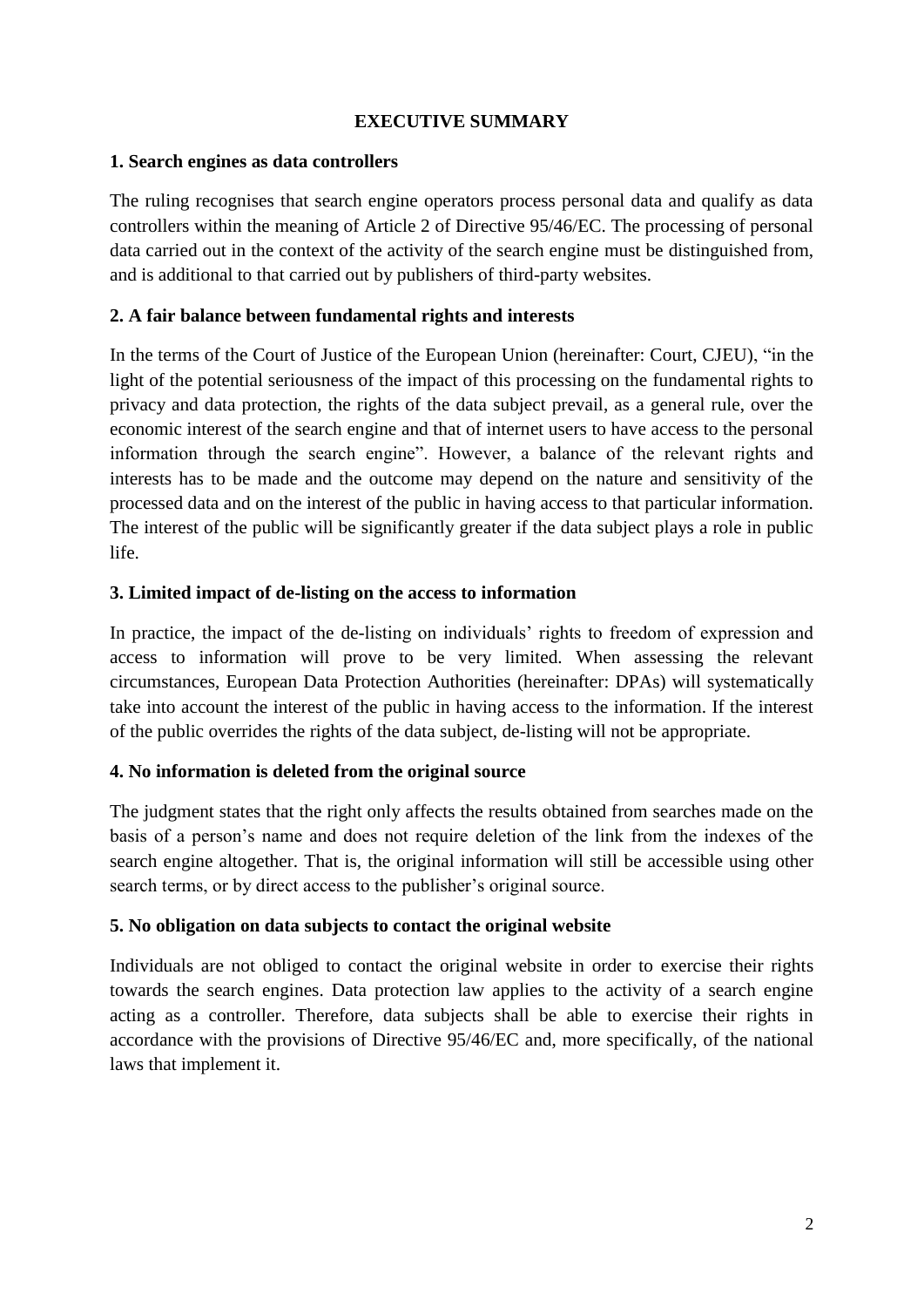## **6. Data subjects' entitlement to request de-listing**

Under EU law, everyone has a right to data protection. In practice, DPAs will focus on claims where there is a clear link between the data subject and the EU, for instance where the data subject is a citizen or resident of an EU Member State.

### **7. Territorial effect of a de-listing decision**

In order to give full effect to the data subject's rights as defined in the Court's ruling**,** delisting decisions must be implemented in such a way that they guarantee the effective and complete protection of data subjects' rights and that EU law cannot be circumvented. In that sense, limiting de-listing to EU domains on the grounds that users tend to access search engines via their national domains cannot be considered a sufficient mean to satisfactorily guarantee the rights of data subjects according to the ruling. In practice, this means that in any case de-listing should also be effective on all relevant domains, including .com.

#### **8. Information to the public on the de-listing of specific links**

The practice of informing the users of search engines that the list of results to their queries is not complete as a consequence of the application of European data protection is based on no legal requirement under data protection rules. Such a practice would only be acceptable if the information is presented in such a way that users cannot, in any case, conclude that one particular individual has asked for de-listing of results concerning him or her.

#### **9. Communication to website editors on the de-listing of specific links**

Search engines should not as a general practice inform the webmasters of the pages affected by de-listing of the fact that some web pages cannot be acceded from the search engine in response to a specific name-based query. There is no legal basis for such routine communication under EU data protection law.

In some cases, search engines may want to contact the original editor in relation to particular request prior to any de-listing decision, in order to obtain additional information for the assessment of the circumstances surrounding that request.

Taking into account the important role that search engines play in the dissemination and accessibility of information posted on the Internet and the legitimate expectations that webmasters may have with regard to the indexing and presentation of information in response to users' queries, the Article 29 Working Party (hereinafter: the Working Party) strongly encourages the search engines to provide the de-listing criteria they use, and to make more detailed statistics available.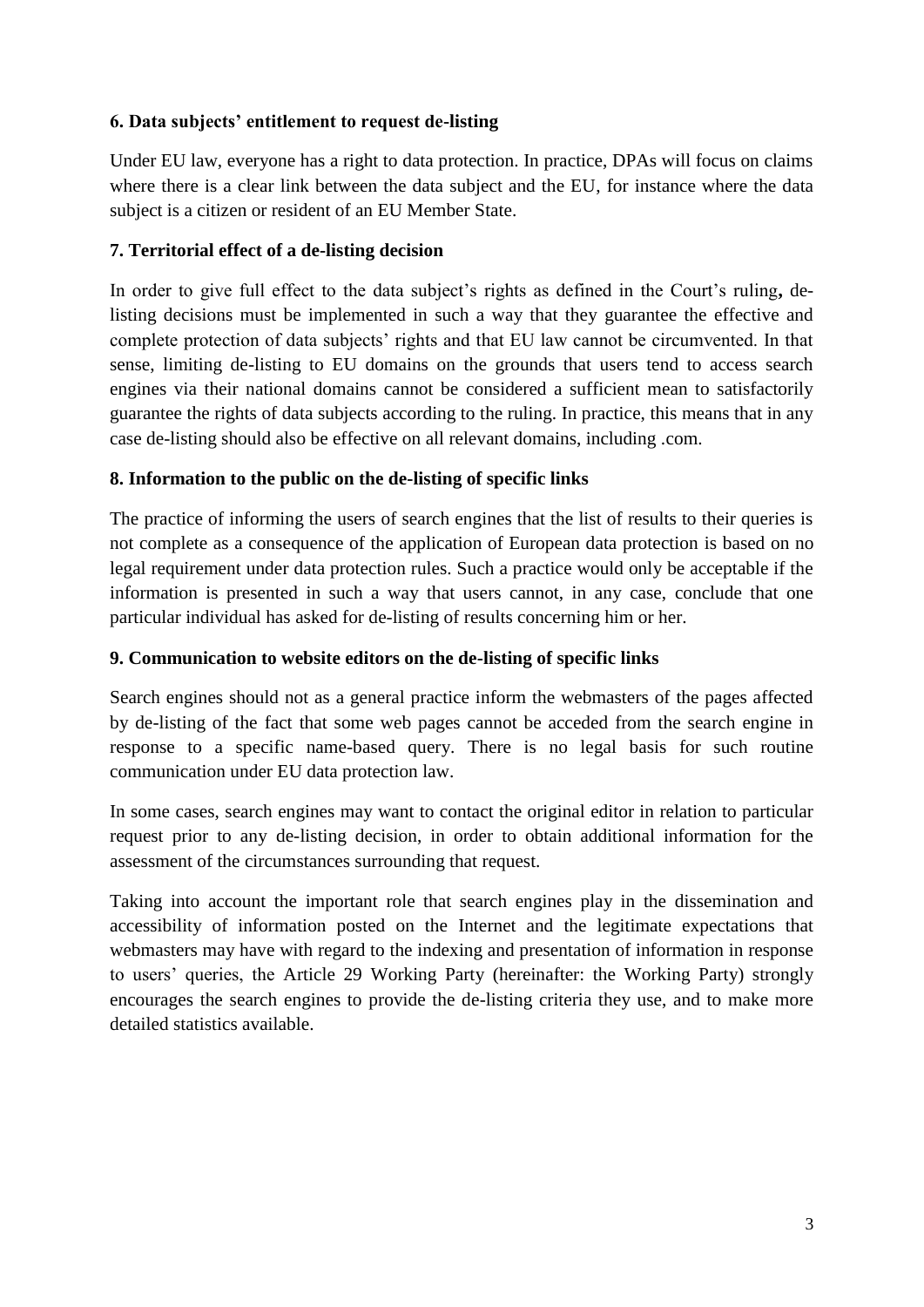# **TABLE OF CONTENTS**

<span id="page-3-0"></span>

| PART II: List of common criteria for the handling of complaints by European data |  |
|----------------------------------------------------------------------------------|--|
|                                                                                  |  |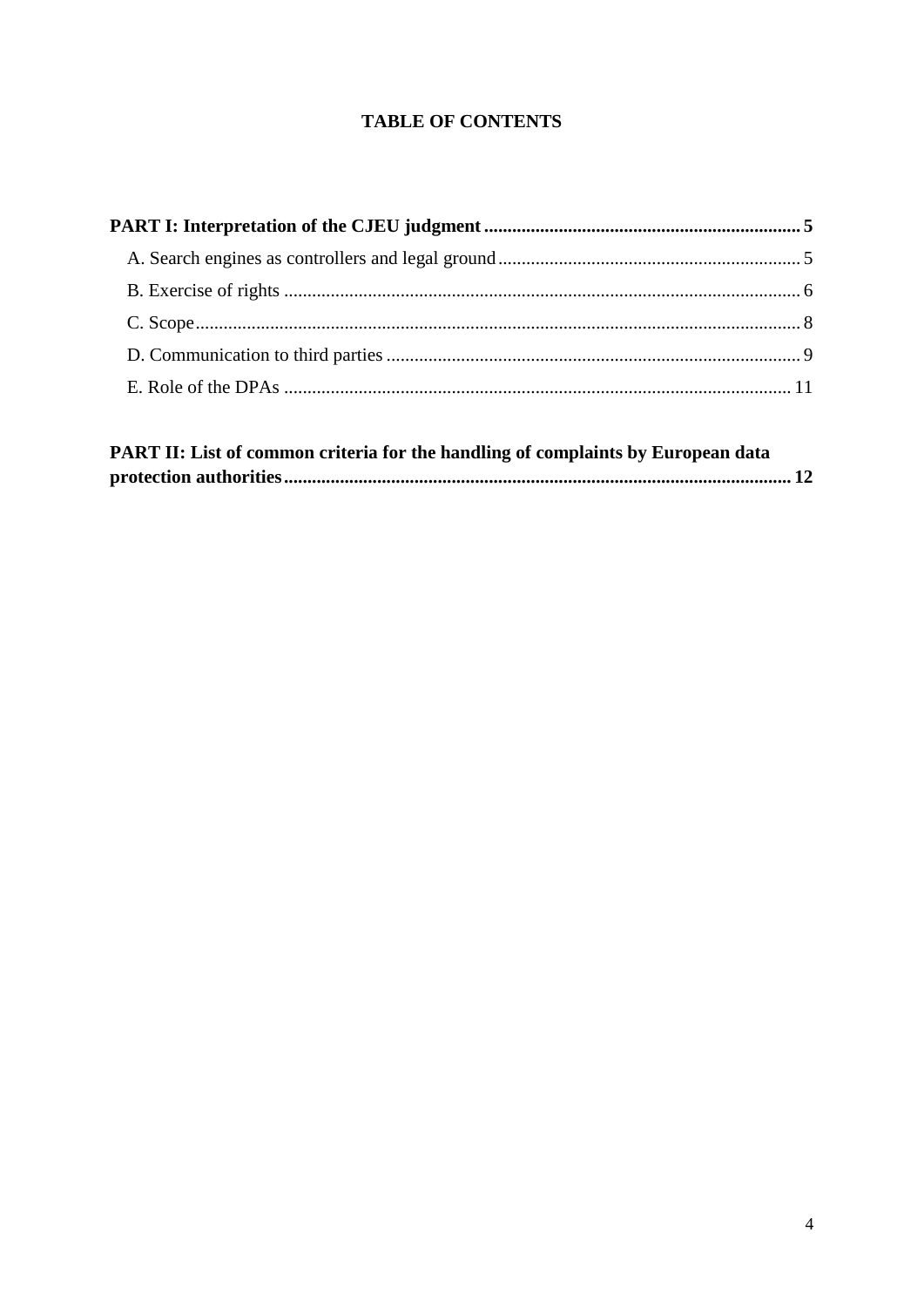### **PART I: Interpretation of the CJEU judgment**

This document is designed to provide information as to how the DPAs assembled in the Working Party intend to implement the judgment of the CJEU in the case of "Google Spain SL and Google Inc. v Agencia Española de Protección de Datos (AEPD) and Mario Costeja González" (C-131/12). It also contains the list of common criteria which the DPAs will apply to handle the complaints, on a case-by-case basis, filed with their national offices following refusals of de-listing by search engines. The list of criteria should be seen as a flexible working tool which aims at helping DPAs during the decision-making processes. The criteria will be applied in accordance with the relevant national legislations. No single criterion is, in itself, determinative. The list of criteria is non-exhaustive and will evolve over time, building on the experience of DPAs.

#### <span id="page-4-0"></span>*A. Search engines as controllers and legal ground*

1. The ruling recognizes that search engine operators process personal data and do it as controllers within the meaning of Article 2 of Directive 95/46/EC (§§ 27, 28 and 33).

2. The processing of personal data carried out in the context of the activity of the search engine can be distinguished from and is additional to that carried out by publishers of websites, which consists in loading the data on an internet page (§ 35).

3. The legal ground for that processing under the EU Directive is to be found in Article 7(f), the necessity for the legitimate interest of the controller or of the third parties to which data are disclosed (§ 73).

4. The processing carried out by the operator of a search engine is liable to affect significantly the fundamental rights to privacy and to the protection of personal data when the search by means of that engine is carried out on the basis of an individual's name, since that processing enables any internet user to obtain through the list of results a structured overview of the information relating to that individual that can be found on the internet — information which potentially concerns a vast number of aspects of his private life and which, without the search engine, could not have been interconnected or could have been only with great difficulty and thereby to establish a more or less detailed profile of him. Furthermore, the effect of the interference with those rights of the data subject is heightened on account of the important role played by the internet and search engines in modern society, which render the information contained in such a list of results ubiquitous (§ 80).

5. In relation to the balance of interests that may legitimate the processing carried out by the search engine, according to the ruling, the rights of the data subject prevail, as a general rule, over the economic interest of the search engine, in light of the of the potential seriousness of the impact of this processing on the fundamental rights to privacy and data protection. These rights also generally prevail over the rights of internet users to have access to the personal information through the search engine in a search on the basis of the data subject's name. However, a balance has to be struck between the different rights and interests and the outcome may depend on the nature and sensitivity of the processed data and on the interest of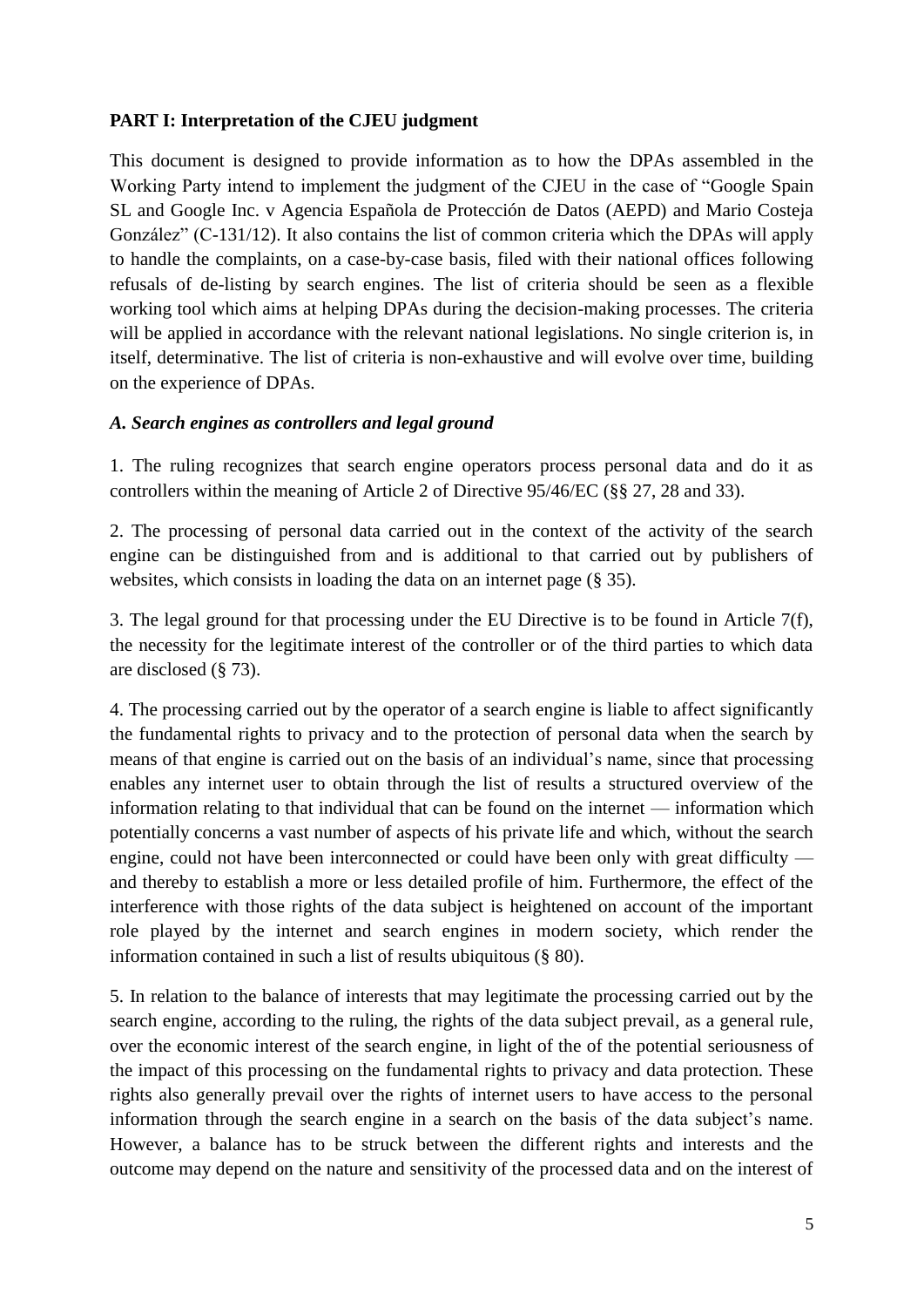the public to have access to that particular information on the other, an interest which may vary, in particular, by the role played by the data subject in public life (§ 81).

6. Data subjects have the right to request and, if the conditions laid down by Articles 12 and 14 of Directive 95/46/EC are met, to obtain the de-listing of links to web pages published by third parties containing information relating to them from the list of results displayed following a search made on the basis of a person's name.

7. The respective legal grounds of original publishers and search engines are different. The search engine should carry out the assessment of the different elements (public interest, public relevance, nature of the data, actual relevance…) on the basis of its own legal ground, which derives from its own economic interest and that of the users to have access to the information via the search engines and using a name as terms of search. Even when (continued) publication by the original publishers is lawful, the universal diffusion and accessibility of that information by a search engine, together with other data related to the same individual, can be unlawful due to the disproportionate impact on privacy.

The ruling does not oblige search engines to permanently carry out that assessment in relation to all the information they process, but only when they have to respond to data subjects' requests for the exercise of their rights.

8. The interest of search engines in processing personal data is economic. But there is also an interest of internet users in receiving the information using the search engines. In that sense, the fundamental right of freedom of expression, understood as "the freedom to receive and impart information and ideas" in Article 11 of the European Charter of Fundamental Rights, has to be taken into consideration when assessing data subjects' requests.

9. The impact of the exercise of individuals' rights on the freedom of expression of original publishers and users will generally be very limited. Search engines must take the interest of the public into account in having access to the information in their assessment of the circumstances surrounding each request. Results should not be de-listed if the interest of the public in having access to that information prevails. But even when a particular search result is de-listed, the content on the source website is still available and the information may still be accessible through a search engine using other search terms.

# <span id="page-5-0"></span>*B. Exercise of rights*

10. Data protection law applies to the activity of a search engine acting as a controller. Therefore, data subjects should be able to exercise their rights in accordance with the provisions of Directive 95/46/EC and, more specifically, of the national laws that implement it.

11. Individuals are not obliged to contact the original site, either previously or simultaneously, in order to exercise their rights towards the search engines. There are two different processing operations, with differentiated legitimacy grounds and also with different impacts on the individual's rights and interests. The individual may consider that it is better, given the circumstances of the case, to first contact the original webmaster to request the deletion of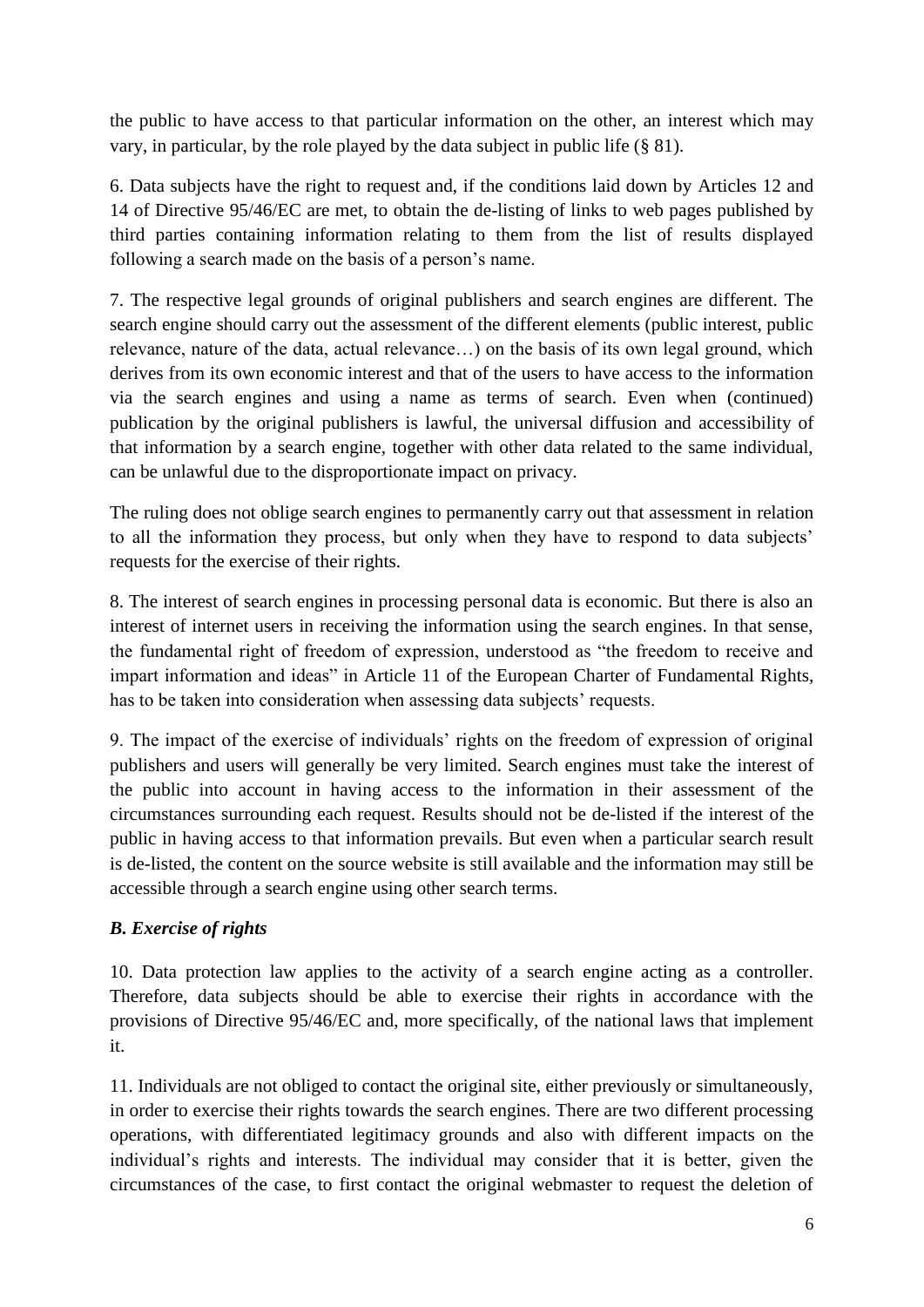information or the application of "no index" protocols to it, but the judgment does not require this.

12. By the same reason, an individual may choose how to exercise his or her rights in relation to search engines by selecting one or several of them. By making a request to one or several search engines the individual is making an assessment of the impact of the appearance of the controverted information in one or several of the search engines and, consequently, makes a decision on the remedies that may be sufficient to diminish or eliminate that impact.

13. While Directive 95/46/EC does not contain specific provisions on the means for the exercise of rights, most national data protection laws provide for great flexibility in that regard and offer data subjects the possibility of lodging their requests in a variety of ways, irrespective of the fact that the controller may have established "ad hoc" procedures.

Consequently, and as a best practice that would be in line with all possible legal requirements in all EU Member States, data subjects should be able to exercise their rights with search engine operators using any adequate means. Although the use of specific mechanisms that may be developed by search engines, namely online procedures and electronic forms, may have advantages and would be advisable because of its convenience, it should not be the exclusive way for data subjects to exercise their rights.

14. For the same reasons, search engines must follow national data protection laws with regard to the requirements for making a request and for the timeframes and contents of the answers. In particular, when a data subject requests de-listing of some links, some form of identification may be demanded by the data controller, but, again, in line with what national laws consider necessary and proportionate in order to verify the identity of the applicant in the context of the request. When the controller collects identification information, adequate safeguards should be in place.

In order for the search engine to be able to make the required assessment of all the circumstances of the case, data subjects must sufficiently explain the reasons why they request de-listing, identify the specific URLs and indicate whether they fulfil a role in public life, or not.

15 When a search engine refuses a de-listing request, it should provide sufficient explanation to the data subject about the reasons for the refusal. It should also inform data subjects that they can turn to the DPA or to court if they are not satisfied with the answer. Such explanations should also be provided by data subjects to the DPA, in case they decide to refer to it.

16. The ruling considers that Google's national subsidiaries in the EU are establishments of the company and that Google's personal data processing in the search engine is carried out in the context of activities of these establishments which makes EU data protection rules applicable.

Directive 95/46/EC does not contain any specific provision with regard to the responsibility of establishments of the controller located in the territory of Member States. The only reference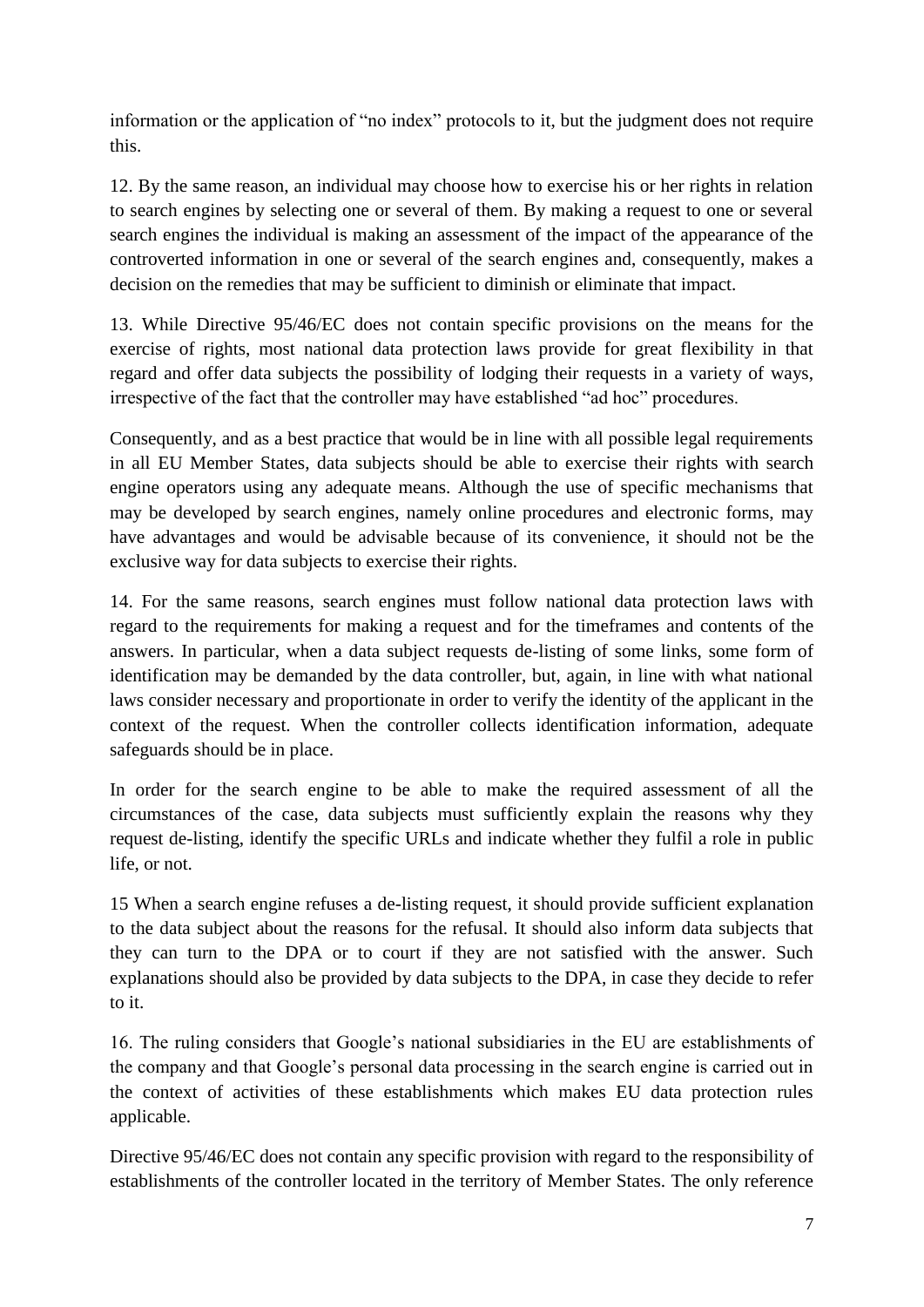is in Article 4.1.a, that states that "when the same controller is established on the territory of several Member States, he must take the necessary measures to ensure that each of these establishments complies with the obligations laid down by the national law applicable". This provision is to some extent clarified by Recital 19: "when a single controller is established on the territory of several Member States, particularly by means of subsidiaries, he must ensure, in order to avoid any circumvention of national rules, that each of the establishments fulfils the obligations imposed by the national law applicable to its activities;".

The effective application of the ruling and of data protection law requires that data subjects may exercise their rights with the national subsidiaries of search engines in their respective Member States of residence, and also that DPAs may contact their respective national subsidiaries in relation to requests or complaints lodged by data subjects.

These subsidiaries are of course free to follow internal procedures to deal with the requests, either directly or by forwarding the requests to other establishments of the company. It might also be reasonable to expect that as a first reaction they advise data subjects to use the "ad hoc" procedures developed by the company and the corresponding electronic forms. But if the data subject insists in contacting the national subsidiary they should not reject the request.

# <span id="page-7-0"></span>*C. Scope*

17. The ruling is specifically addressed to generalist search engines, but that does not mean that it cannot be applied to other intermediaries. The rights may be exercised whenever the conditions established in the ruling are met.

18. Search engines included in web pages do not produce the same effects as "external" search engines. On the one hand, they only recover the information contained on specific web pages. On the other, and even if a user looks for the same person in a number of web pages, internal search engines will not establish a complete profile of the affected individual and the results will not have a serious impact on him, Therefore, as a rule the right to de-listing should not apply to search engines with a restricted field of action, particularly in the case of search tools of websites of newspapers.

19. Article 8 of the EU Charter of Fundamental Rights, to which the ruling explicitly refers in a number of paragraphs, recognizes the right to data protection to "everyone". In practice, DPAs will focus on claims where there is a clear link between the data subject and the EU, for instance where the data subject is a citizen or resident of an EU Member State.

20. As stated by the Court, EU law applies, and the ruling must be implemented with regard to the processing operation that consists in "finding information published or placed on the internet by third parties, indexing it automatically, storing it temporarily and, finally, making it available to internet users according to a particular order of preference"

The CJEU maintains that "Article 12(b) and subparagraph (a) of the first paragraph of Article 14 of Directive 95/46/EC are to be interpreted as meaning that, in order to comply with the rights laid down in those provisions and in so far as the conditions laid down by those provisions are in fact satisfied, the operator of a search engine is obliged to remove from the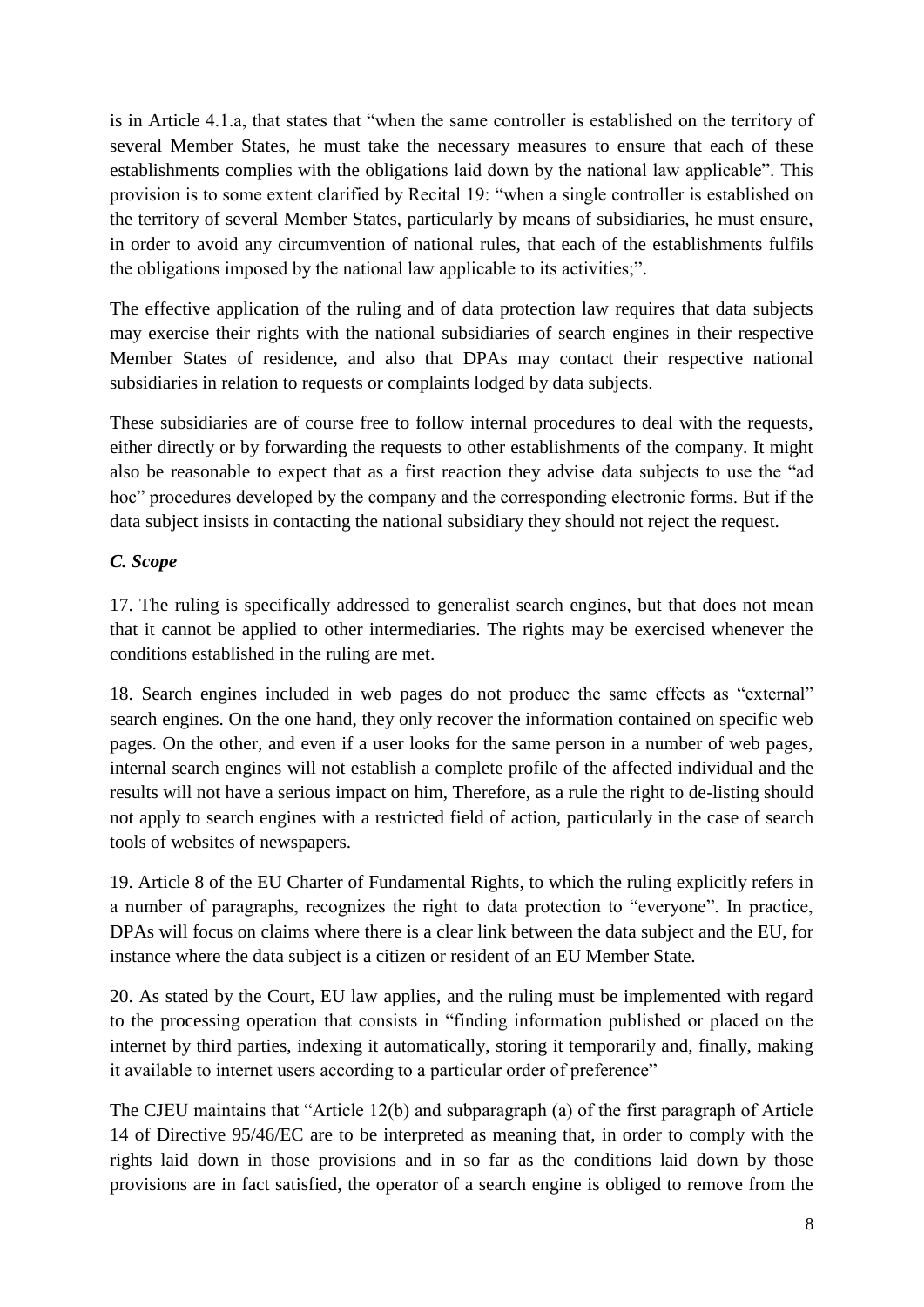list of results displayed following a search made on the basis of a person's name links to web pages, published by third parties and containing information relating to that person".

Finally, the Court also states that "the operator of the search engine as the person determining the purposes and means of that activity must ensure, within the framework of its responsibilities, powers and capabilities, that the activity meets the requirements of Directive 95/46/EC in order that the guarantees laid down by the directive may have full effect and that effective and complete protection of data subjects, in particular of their right to privacy, may actually be achieved."

The ruling sets thus an obligation of results which affects the whole processing operation carried out by the search engine. The adequate implementation of the ruling must be made in such a way that data subjects are effectively protected against the impact of the universal dissemination and accessibility of personal information offered by search engines when searches are made on the basis of the name of individuals.

Although concrete solutions may vary depending on the internal organization and structure of search engines, de-listing decisions must be implemented in a way that guarantees the effective and complete protection of these rights and that EU law cannot be easily circumvented. In that sense, limiting de-listing to EU domains on the grounds that users tend to access search engines via their national domains cannot be considered a sufficient means to satisfactorily guarantee the rights of data subjects according to the judgment. In practice, this means that in any case de-listing should also be effective on all relevant domains, including .com.

21. From the material point of view, and as it's been already mentioned, the ruling expressly states that the right only affects the results obtained on searches made by the name of the individual and never suggests that the complete deletion of the page from the indexes of the search engine is needed. The page should still be accessible using any other terms of search. It is worth mentioning that the ruling uses the term "name", without further specification. It may be thus concluded that the right applies to possible different versions of the name, including also family names or different spellings.

# <span id="page-8-0"></span>*D. Communication to third parties*

22. It appears that some search engines have developed the practice of systematically informing the users of search engines of the fact that some results to their queries have been de-listed in response to requests of an individual. If such information would only be visible in search results where hyperlinks were actually de-listed, this would strongly undermine the purpose of the ruling. Such a practice can only be acceptable if the information is offered in such a way that users cannot in any case come to the conclusion that a specific individual has asked for the de-listing of results concerning him or her.

The use of notices or statements should be made in a consistent way in order to prevent users from coming to wrong or incorrect assumptions. Given the difficulties that managing these statements on the basis of a specific type of search terms (i.e. whenever names are used)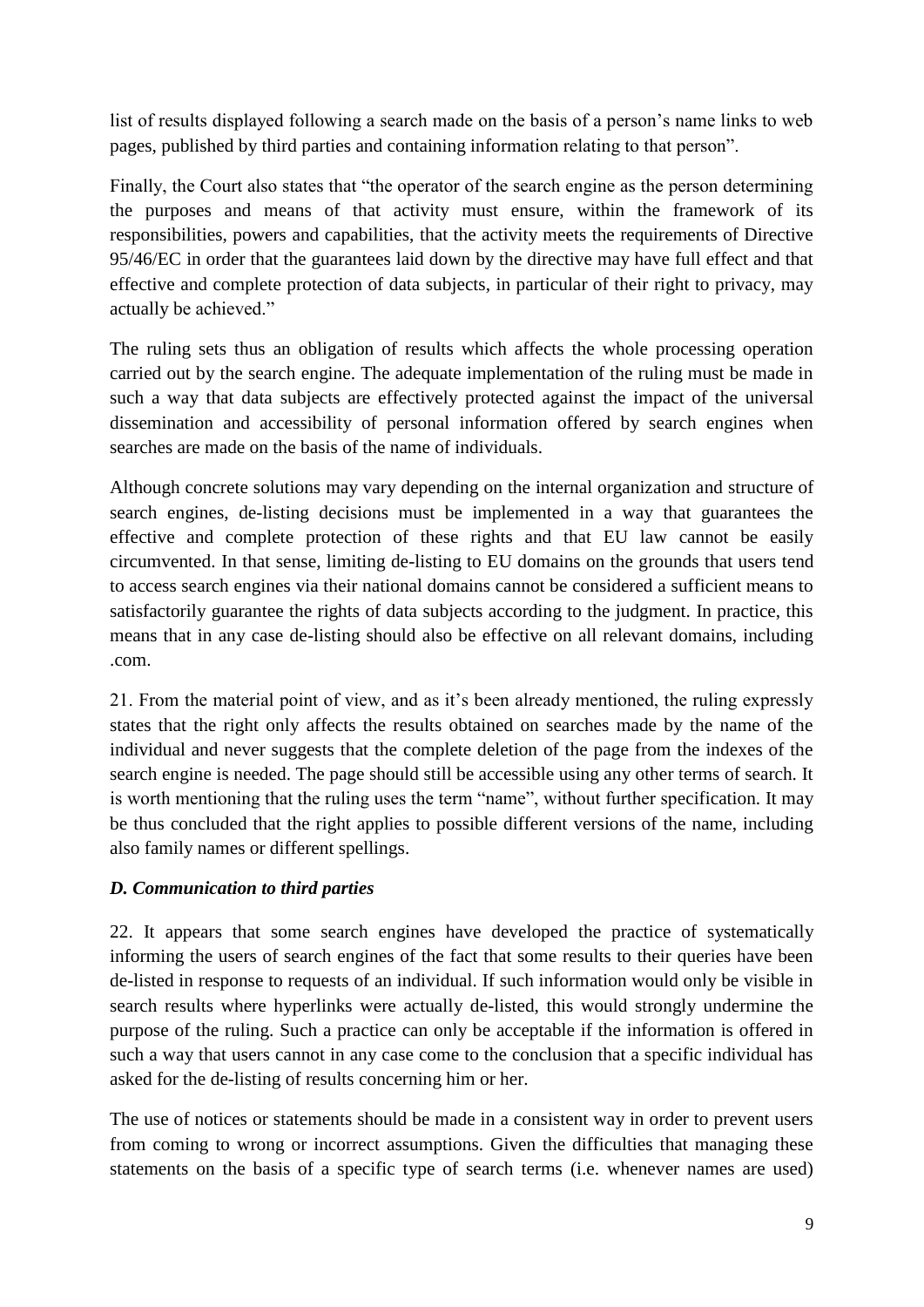entails, it is advisable that this information is provided via a general statement permanently inserted on search engines' web pages.

23. Search engine managers should not as a general practice inform the webmasters of the pages affected by de-listing of the fact that some webpages cannot be acceded from the search engine in response to specific queries. Such a communication has no legal basis under EU data protection law.

As stated before, there is a crucial difference between the legal ground for the processing by search engines, and the legal ground for the processing by the original publisher. Article 7.f serves as the legal ground for processing operations which are necessary for the purposes of the legitimate interests pursued by the controller or by the third party or parties to whom the data are disclosed, except where such interests are overridden by the interests for fundamental rights and freedoms of the data subject. The interest of the original webmasters in receiving the communication is questionable for a number of reasons. On the one hand, the de-listing of a hyperlink in a search result in a search for a person's name only has limited impact, as described before. On the other hand, original webmasters cannot make an effective use of the communication received, as it affects a processing operation carried out by the controller over which they have no control or influence. As a matter of fact, search engines do not recognize a legal right of publishers to have their contents indexed and displayed, or displayed in a particular order.

In any case, that interest should be balanced with the rights, freedoms and interests of the affected data subject.

No provision in EU data protection law obliges search engines to communicate to original webmasters that results relating to their content have been de-listed. Such a communication is in many cases a processing of personal data and, as such, requires a proper legal ground in order to be legitimate. No legal ground can be found in Article 7 of Directive 95/46/EC to routinely communicate de-listing decisions to primary controllers.

On the other hand, it may be legitimate for search engines to contact original publishers prior to any decision about a de-listing request, in particularly difficult cases, when it is necessary to get a fuller understanding about the circumstances of the case. In those cases, search engines should take all necessary measures to properly safeguard the rights of the affected data subject.

<span id="page-9-0"></span>Taking into account the important role that search engines play in the dissemination and accessibility of information posted on the Internet and the legitimate expectations that webmasters may have with regard to the indexation of information and display in response to users' queries, the Working Party strongly encourages the search engines to publish their own de-listing criteria, and make more detailed statistics available.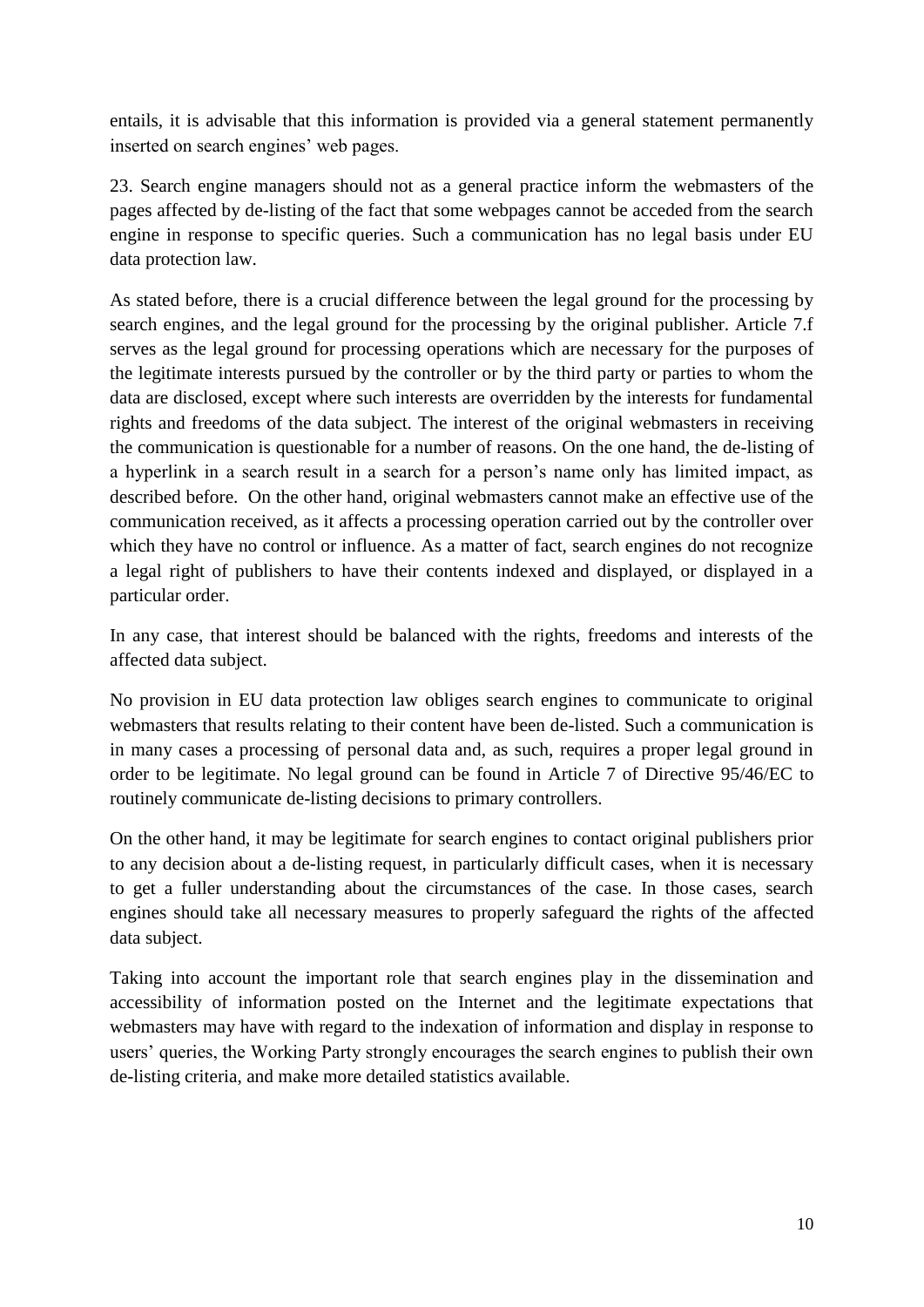### *E. Role of the DPAs*

24. Despite the novel elements of the CJEU judgment, deciding whether a particular search result should be de-listed involves – in essence - a routine assessment of whether the processing of personal data done by the search engine complies with the data protection principles. Therefore the Working Party considers that complaints submitted by data subjects to DPAs in respect of refusals or partial refusals by search engines are to be treated – as far as possible - as formal claims as envisaged by Article 28(4) of the Directive. Accordingly, such appeals should normally be treated by DPAs under their national legislation in the same manner as all other claims/complaints/requests for mediation.

<span id="page-10-0"></span>25. The Chair of the Working Party will contact search engines in order to clarify which EU establishment should be contacted by the competent DPA and will make the results of the consultation public if necessary.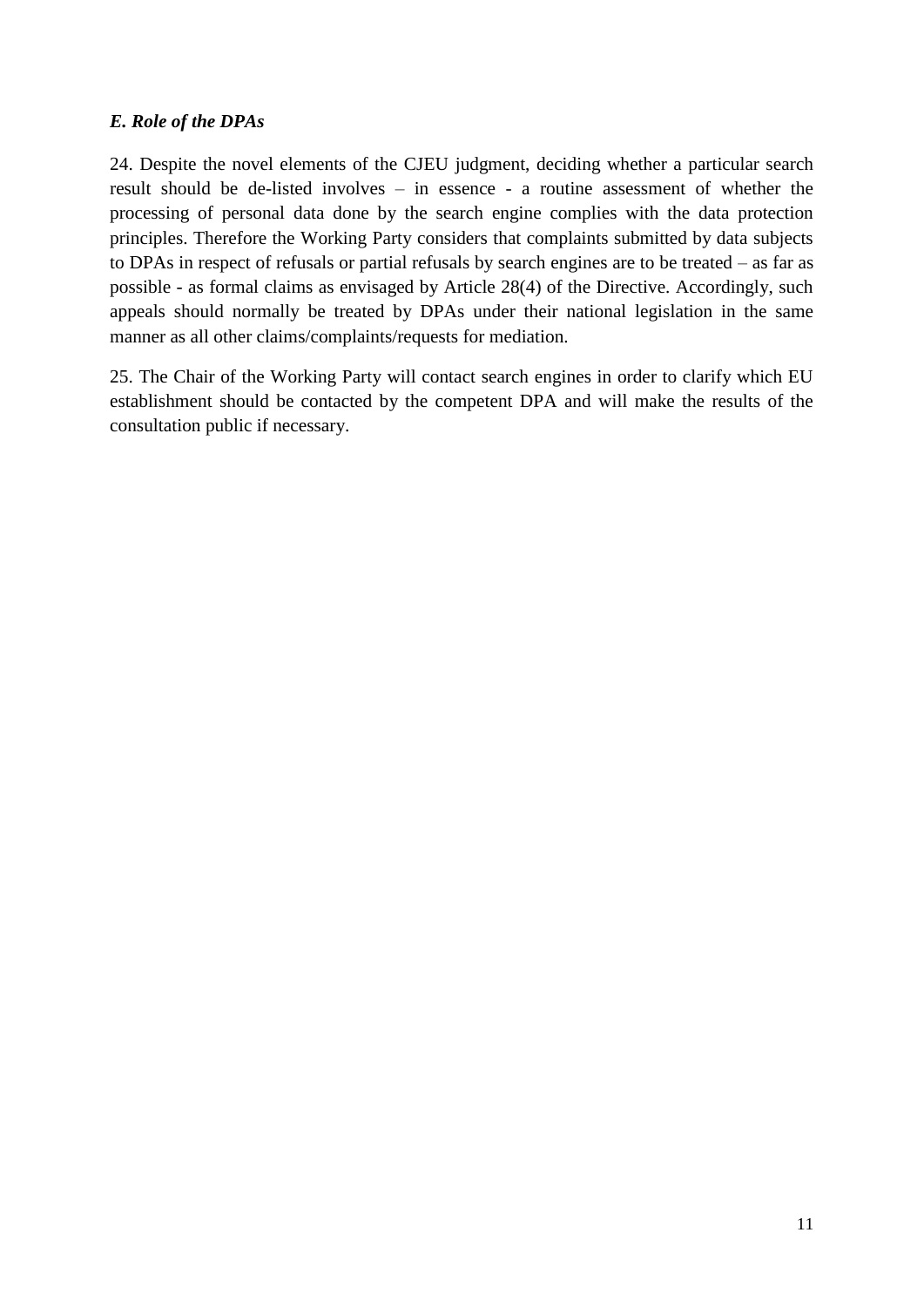# **PART II: List of common criteria for the handling of complaints by European data protection authorities**

In its decision on 13 May 2014, the CJEU clarified the application of data protection law of to search engines. It concluded that users can request search engines, under certain conditions, to de-list certain links to information affecting their privacy from the results for searches made against their name. Where a search engine refuses such a request, the data subject may bring the matter before the DPAs, or the relevant judicial authority, so that they carry out the necessary checks and take a decision in accordance with their power in national law.

It follows from the CJEU judgment that a data subject may "request [from a search engine] that the information [relating to him personally] no longer be made available to the general public on account of its inclusion in […] a list of results". The Court also ruled that "those rights override, as a rule, not only the economic interest of the operator of the search engine but also the interest of the general public in having access to that information upon a search relating to the data subject's name". This right is recognised by the CJEU in the light of the fundamental rights granted under Articles 7 and 8 of the EU Charter of Fundamental Rights and in application of Article 12(b) and subparagraph (a) of the first paragraph of Article 14 of Directive 95/46/EC.

The Court also recognised the existence of an exception to this general rule when "for particular reasons, such as the role played by the data subject in public life […], the interference with [the] fundamental rights [of the data subject] is justified by the preponderant interest of the general public in having, on account of [the] inclusion [of the information] in the list of results, access to the information in question".

A first analysis of the complaints so far received from data subjects whose de-listing requests were refused by the search engines, has enabled DPAs to establish a list of common criteria to be used by them to evaluate whether data protection law has been complied with. DPAs will assess complaints on a case-by-case basis, using the criteria below.

The list of criteria should be seen as a flexible working tool which will help DPAs during their decision-making process. The criteria will be applied in accordance with the relevant national legislation.

In most cases, it appears that more than one criterion will need to be taken into account in order to reach a decision. In other words, no single criterion is, in itself, determinative.

Each criterion has to be applied in the light of the principles established by the CJEU and in particular in the light of the "the interest of the general public in having access to [the] information".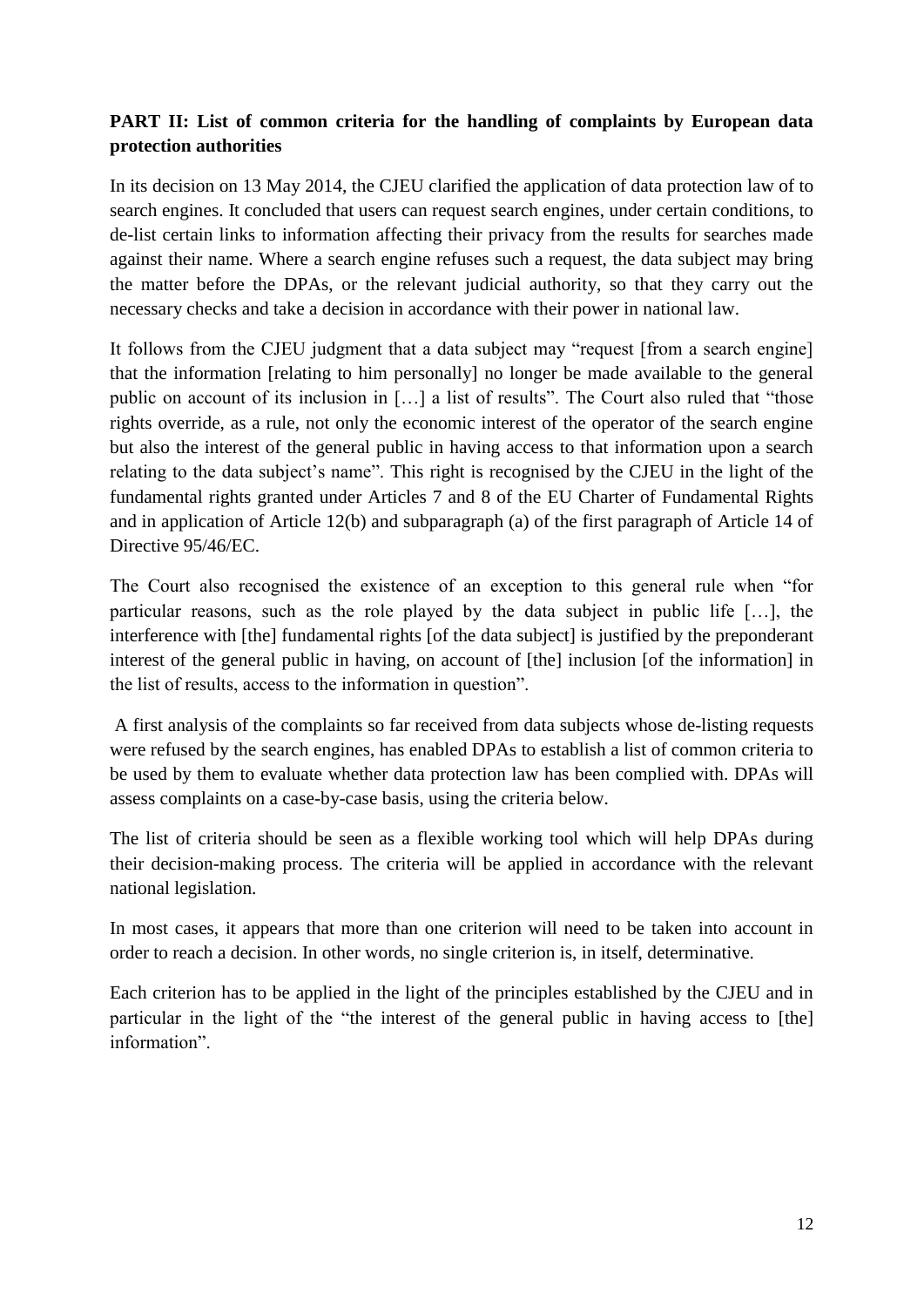| <b>CRITERIA</b>                                                                                                                                                        | <b>COMMENT</b>                                                                                                                                                                                                                                                                                                                                                                                                                                                                                                                                                                                                                                                                                                                                                                                                                                                                                                                                                                                                                                                                                                                                                                                                                                                                                                           |
|------------------------------------------------------------------------------------------------------------------------------------------------------------------------|--------------------------------------------------------------------------------------------------------------------------------------------------------------------------------------------------------------------------------------------------------------------------------------------------------------------------------------------------------------------------------------------------------------------------------------------------------------------------------------------------------------------------------------------------------------------------------------------------------------------------------------------------------------------------------------------------------------------------------------------------------------------------------------------------------------------------------------------------------------------------------------------------------------------------------------------------------------------------------------------------------------------------------------------------------------------------------------------------------------------------------------------------------------------------------------------------------------------------------------------------------------------------------------------------------------------------|
| 1. Does the search result relate to a<br>natural person - i.e. an individual?<br>And does the search result come up<br>against a search on the data<br>subject's name? | The Google judgment recognised the particular impact that an internet search, based on an<br>individual's name, can have on his or her right to respect for private life.<br>DPAs will also consider pseudonyms and nicknames as relevant search terms when the<br>individual can establish that they are linked to his/her real identity.                                                                                                                                                                                                                                                                                                                                                                                                                                                                                                                                                                                                                                                                                                                                                                                                                                                                                                                                                                               |
| 2. Does the data subject play a role in<br>public life? Is the data subject a<br>public figure?                                                                        | The CJEU has made an exception for de-listing requests from data subjects that play a role in<br>public life, where there is an interest of the public in having access to information about them.<br>This criterion is broader than the 'public figures' criterion.<br>What constitutes "a role in public life"?<br>It is not possible to establish with certainty the type of role in public life an individual must have<br>to justify public access to information about them via a search result.<br>However, by way of illustration, politicians, senior public officials, business-people and<br>members of the (regulated) professions can usually be considered to fulfil a role in public life.<br>There is an argument in favour of the public being able to search for information relevant to<br>their public roles and activities.<br>A good rule of thumb is to try to decide where the public having access to the particular<br>information – made available through a search on the data subject's name – would protect them<br>against improper public or professional conduct.<br>It is equally difficult to define the subgroup of 'public figures'. In general, it can be said that<br>public figures are individuals who, due to their functions/commitments, have a degree of media<br>exposure. |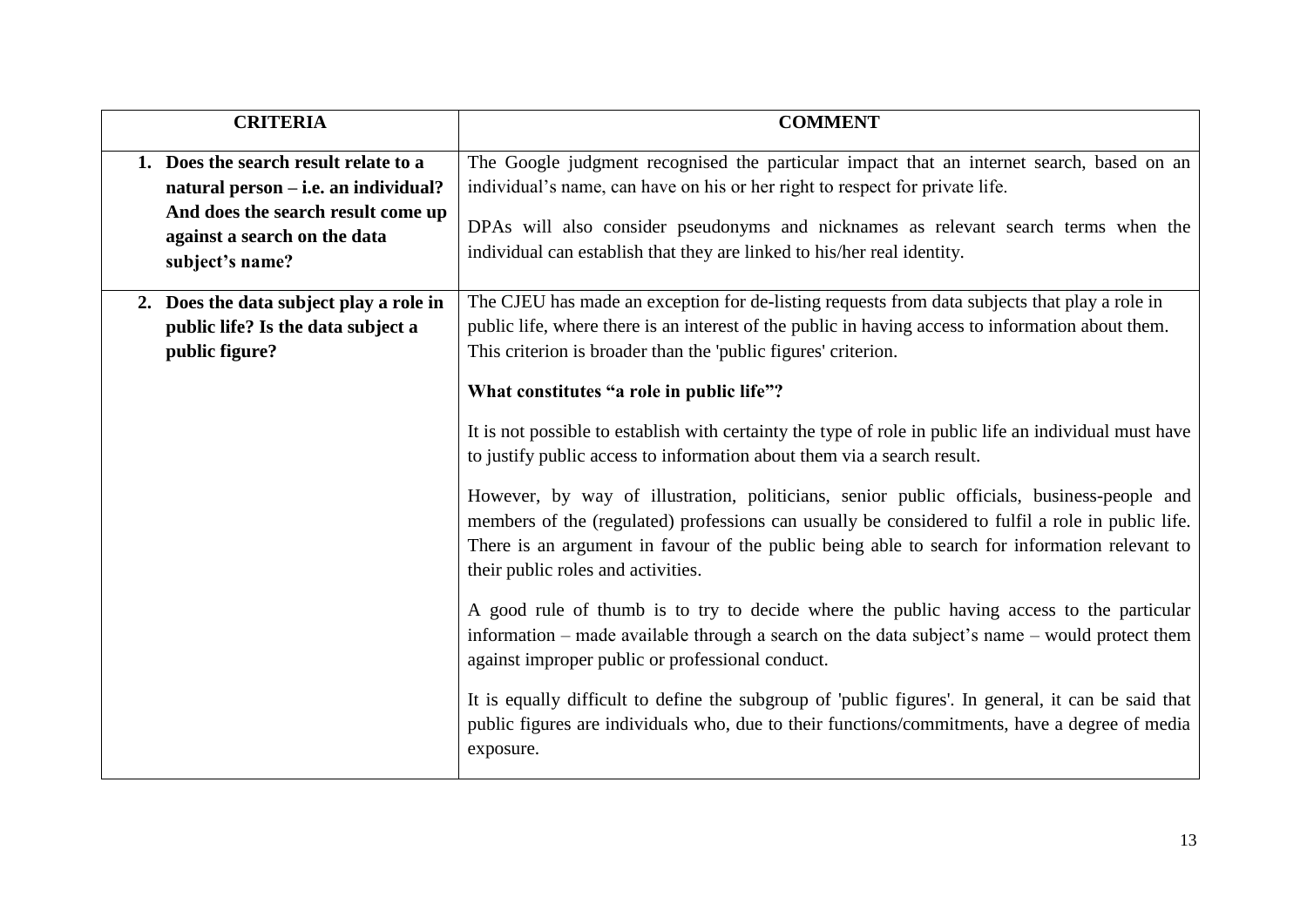**The Resolution 1165 (1998) of the Parliamentary Assembly of the Council of Europe on the right to privacy provides a possible definition of "public figures".** It states that **"**Public figures are persons holding public office and/or using public resources and, more broadly speaking, all those who play a role in public life, whether in politics, the economy, the arts, the social sphere, sport or in any other domain." There may be information about public figures that is genuinely private and that should not normally appear in search results, for example information about their health or family members. But as a rule of thumb, if applicants are public figures, and the information in question does not constitute genuinely private information, there will be a stronger argument against de-listing search results relating to them. In determining the balance, the case-law of the European Court on Human Rights (hereinafter: ECtHR) is especially relevant. **ECtHR,** *von Hannover v. Germany (no.2)***, 2012**: "The role or function of the person concerned and the nature of the activities that are the subject of the report and/or photo constitute another important criterion, related to the preceding one. In that connection a distinction has to be made between private individuals and persons acting in a public context, as political figures or public figures. Accordingly, whilst a private individual unknown to the public may claim particular protection of his or her right to private life, the same is not true of public figures (see *Minelli v. Switzerland* (dec.), no. 14991/02, 14 June 2005, and *Petrenco*, cited above, § 55). A fundamental distinction needs to be made between reporting facts capable of contributing to a debate in a democratic society, relating to politicians in the exercise of their official functions for example, and reporting details of the private life of an individual who does not exercise such functions (see *Von Hannover*, cited above, § 63, and *Standard Verlags GmbH*, cited above, § 47)." 1

<sup>1</sup> 1 See also ECtHR, *Axel Springer v. Germany*, 2012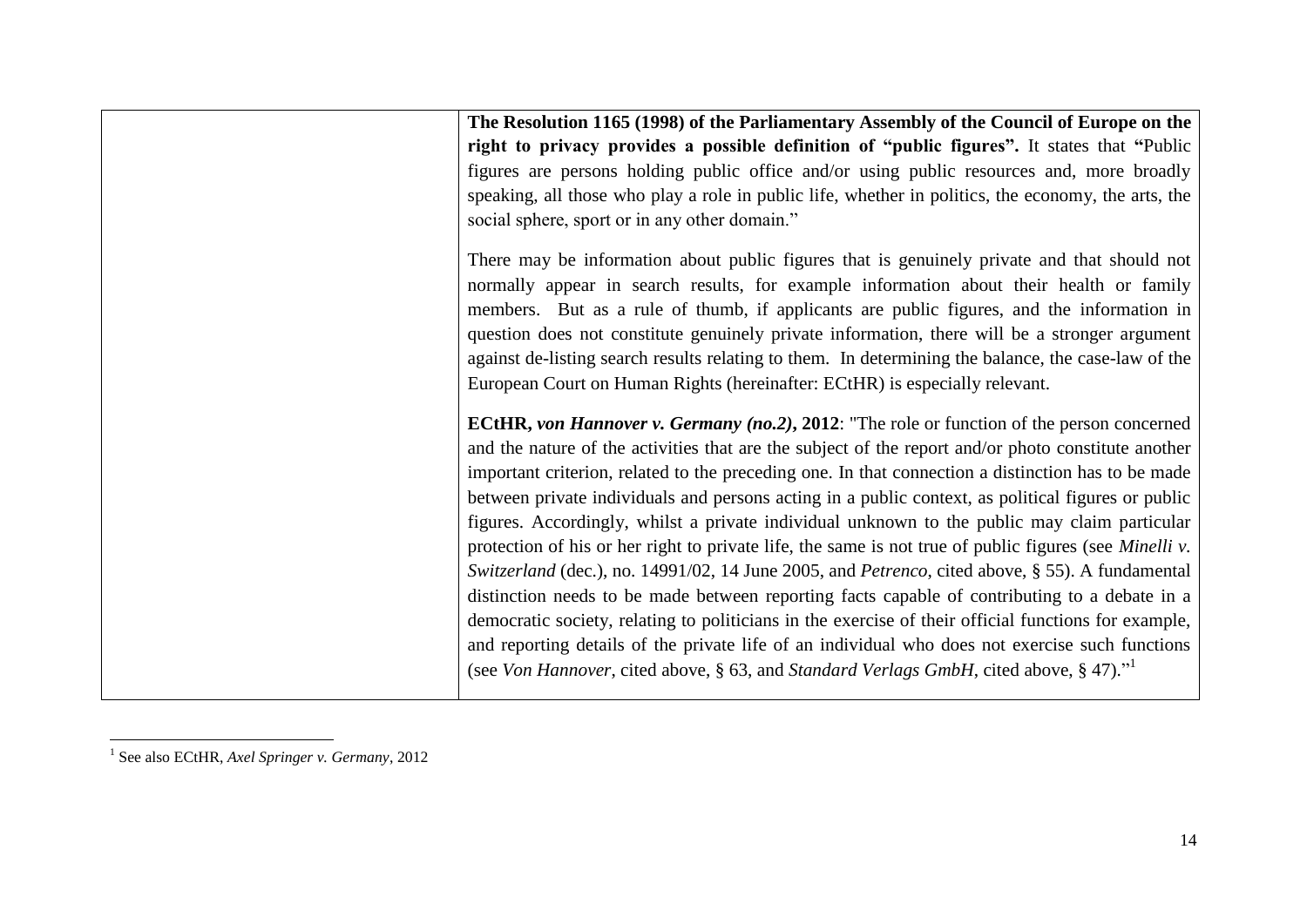| 3. Is the data subject a minor?              | As a general rule, if a data subject is legally under age $-$ e.g. is he or she is not yet 18 years old<br>at the time of the publication of the information – DPAs are more likely to require de-listing of<br>the relevant results.<br>The concept of "best interests of the child" has to be taken into account by DPAs. This concept<br>can be found, <i>inter alia</i> , in Article 24 of the EU Charter of Fundamental Rights: "In all actions<br>relating to children, whether taken by public authorities or private institutions, the child's best<br>interests must be a primary consideration".                                                                                                                                                                                                                                                                                                                                                                                                                                                     |
|----------------------------------------------|----------------------------------------------------------------------------------------------------------------------------------------------------------------------------------------------------------------------------------------------------------------------------------------------------------------------------------------------------------------------------------------------------------------------------------------------------------------------------------------------------------------------------------------------------------------------------------------------------------------------------------------------------------------------------------------------------------------------------------------------------------------------------------------------------------------------------------------------------------------------------------------------------------------------------------------------------------------------------------------------------------------------------------------------------------------|
| 4. Is the data accurate?                     | In general, 'accurate' means accurate as to a matter of fact. There is a difference between a<br>search result that clearly relates to one person's opinion of another person and one that appears<br>to contain factual information.<br>In data protection law the concepts of accuracy, adequacy and incompleteness are closely<br>related. DPAs will be more likely to consider that de-listing of a search result is appropriate<br>where there is inaccuracy as to a matter of fact and where this presents an inaccurate, inadequate<br>or misleading impression of an individual. When a data subject objects to a search result on the<br>grounds that it is inaccurate, the DPAs can deal with such a request if the complainant provides<br>all the information needed to establish the data are evidently inaccurate.<br>In cases where a dispute about the accuracy of information is still ongoing, for example in court<br>or when there is on on-going police investigation, DPAs may choose not to intervene until the<br>process is complete. |
| 5. Is the data relevant and not              | The overall purpose of these criteria is to assess whether the information contained in a search                                                                                                                                                                                                                                                                                                                                                                                                                                                                                                                                                                                                                                                                                                                                                                                                                                                                                                                                                               |
| excessive?<br>a. Does the data relate to the | result is relevant or not according to the interest of the general public in having access to the<br>information.                                                                                                                                                                                                                                                                                                                                                                                                                                                                                                                                                                                                                                                                                                                                                                                                                                                                                                                                              |
| working life of the data<br>subject?         | Relevance is also closely related to the data's age. Depending on the facts of the case,                                                                                                                                                                                                                                                                                                                                                                                                                                                                                                                                                                                                                                                                                                                                                                                                                                                                                                                                                                       |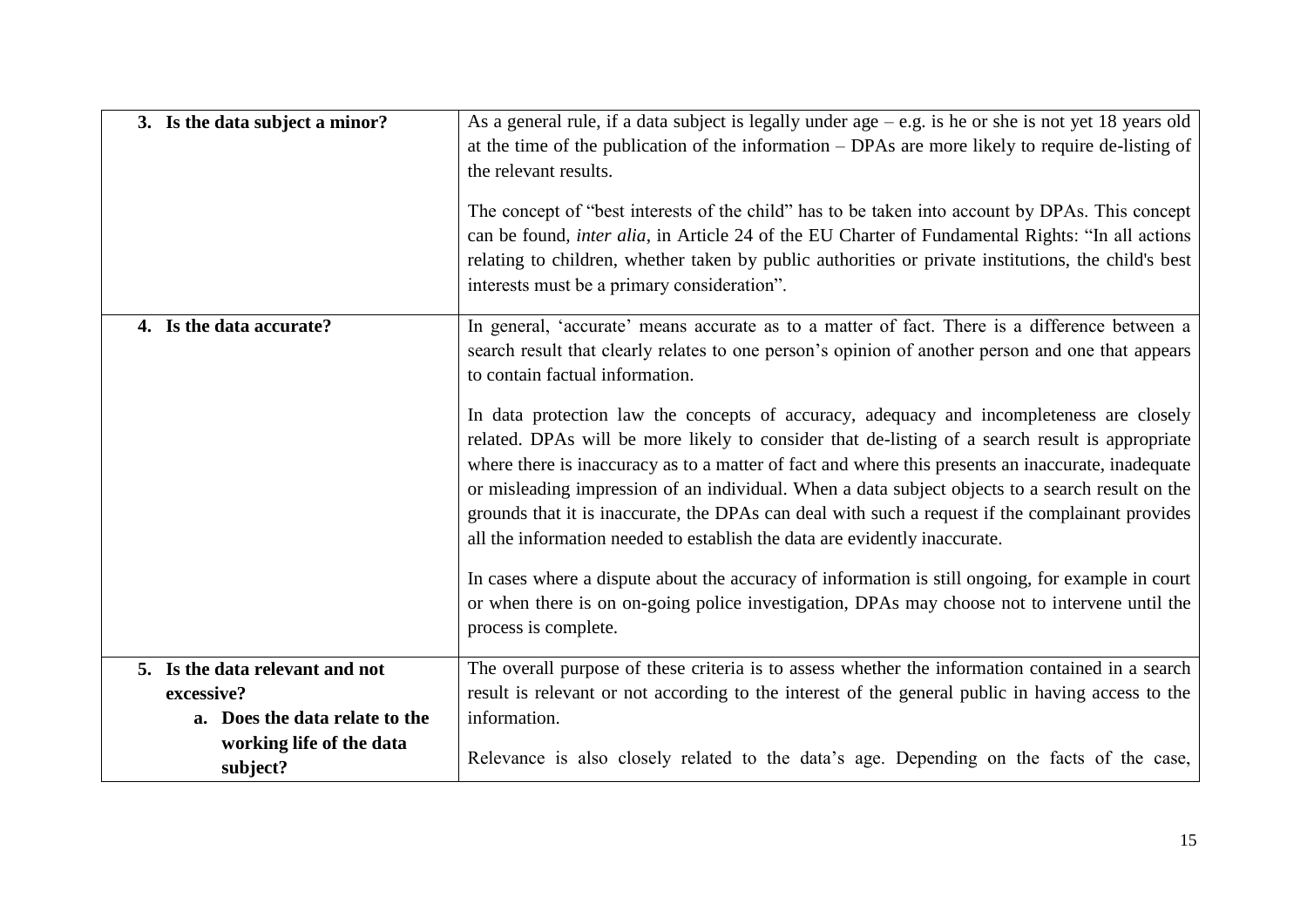- **b. Does the search result link to information which allegedly constitutes hate speech/slander/libel or similar offences in the area of expression against the complainant?** information that was published a long time ago, e.g. 15 years ago, might be less relevant that information that was published 1 year ago. The DPA's will assess relevance in accordance with the factors set out below. **a. Does the data relate to the working life of the data subject?**
	- **c. Is it clear that the data reflect an individual's personal opinion or does it appear to be verified fact?**

An initial distinction between private and professional life has to be made by DPAs when they examine de-listing request.

Data protection - and privacy law more widely - are primarily concerned with ensuring respect for the individual's fundamental right to privacy (and to data protection). Although all data relating to a person is personal data, not all data about a person is private. There is a basic distinction between a person's private life and their public or professional *persona*. The availability of information in a search result becomes more acceptable the less it reveals about a person's private life.

As a general rule, information relating to the private life of a data subject who does not play a role in public life should be considered irrelevant. However, public figures also have a right to privacy, albeit in a limited or modified form.

Information is more likely to be relevant if it relates to the current working life of the data subject but much will depend on the nature of the data subject's work and the legitimate interest of the public in having access to this information through a search on his or her name.

Two additional questions are relevant here:

- Is data about a person's work related activity excessive?
- Is the data subject still engaged in the same professional activity?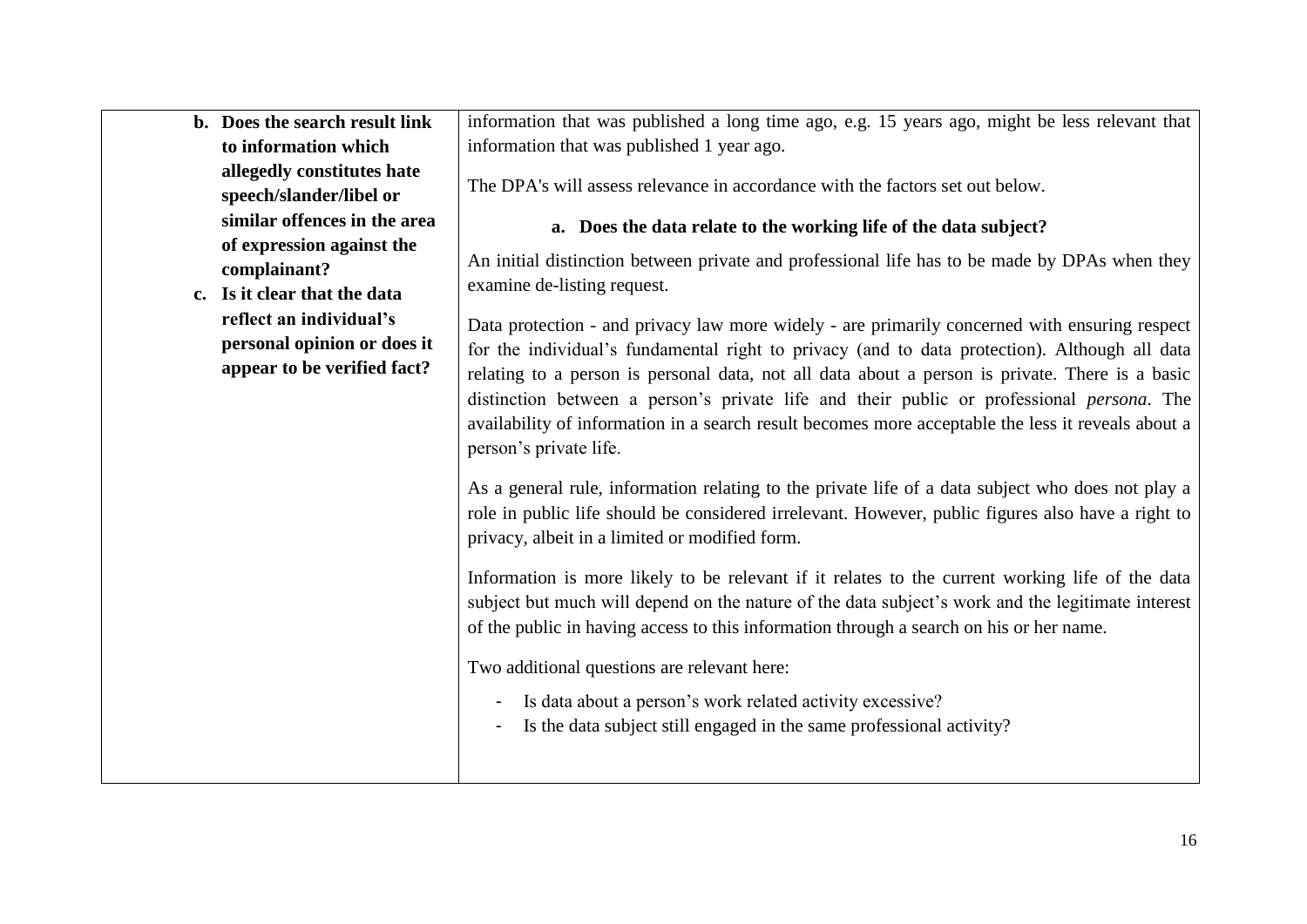|                                                                                                  | b. Does the search result link to information which is excessive or allegedly<br>constitutes hate speech/slander/libel or similar offences in the area of<br>expression against the complainant?                                                                                                                                                                                                                                                                                                                                                                                                                                                                                                                                                |
|--------------------------------------------------------------------------------------------------|-------------------------------------------------------------------------------------------------------------------------------------------------------------------------------------------------------------------------------------------------------------------------------------------------------------------------------------------------------------------------------------------------------------------------------------------------------------------------------------------------------------------------------------------------------------------------------------------------------------------------------------------------------------------------------------------------------------------------------------------------|
|                                                                                                  | DPAs are generally not empowered and not qualified to deal with information that is likely to<br>constitute a civil or criminal 'speech' offence against the complainant, such as hate speech,<br>slander or libel. In such cases, DPAs will likely refer the data subject to the police and/or to<br>court if a de-listing request is refused. The situation would be different if a court had ordered<br>that the publication of the information is indeed a criminal offence, or in violation of other laws.                                                                                                                                                                                                                                 |
|                                                                                                  | Nevertheless, DPAs remain competent to assess whether data protection law has been complied<br>with.                                                                                                                                                                                                                                                                                                                                                                                                                                                                                                                                                                                                                                            |
|                                                                                                  | c. Is it clear that the data reflect an individual's personal opinion or does it<br>appear to be verified fact?                                                                                                                                                                                                                                                                                                                                                                                                                                                                                                                                                                                                                                 |
|                                                                                                  | The status of the information contained in a search result mays also be relevant, in particular the<br>difference between personal opinion and verified fact. DPAs recognise that some search results<br>will contain links to content that may be part of a personal campaign against someone,<br>consisting of 'rants' and perhaps unpleasant personal comments. Although the availability of<br>such information may be hurtful and unpleasant, this does not necessarily mean that DPAs will<br>consider it necessary to have the relevant search result de-listed. However, DPAs will be more<br>likely to consider the de-listing of search results containing data that appears to be verified fact<br>but that is factually inaccurate. |
| 6. Is the information sensitive within<br>the meaning of Article 8 of the<br>Directive 95/46/EC? | As a general rule, sensitive data (defined in Article 8 of the Directive 95/46/EC as 'special<br>categories of data') has a greater impact on the data subject's private life than 'ordinary' personal<br>data. A good example would be information about a person's health, sexuality or religious<br>beliefs. DPAs are more likely to intervene when de-listing requests are refused in respect of                                                                                                                                                                                                                                                                                                                                            |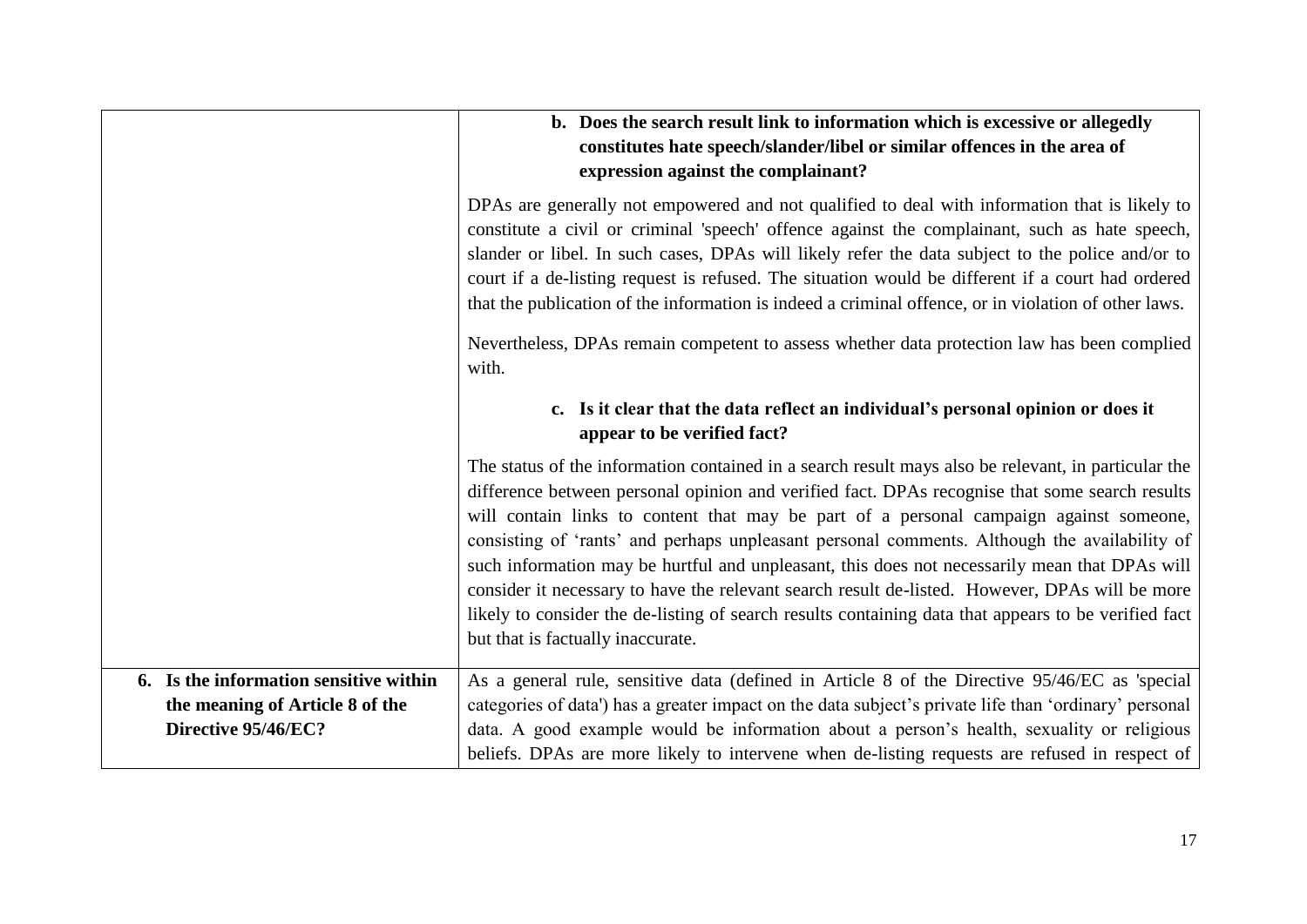|                                        | search results that reveal such information to the public.                                                                                                                                                                                                                                                                                                                                                                                                                                                                                                         |
|----------------------------------------|--------------------------------------------------------------------------------------------------------------------------------------------------------------------------------------------------------------------------------------------------------------------------------------------------------------------------------------------------------------------------------------------------------------------------------------------------------------------------------------------------------------------------------------------------------------------|
| 7. Is the data up to date? Is the data | As a general rule, DPAs will approach this factor with the objective of ensuring that information                                                                                                                                                                                                                                                                                                                                                                                                                                                                  |
| being made available for longer        | that is not reasonably current and that has become inaccurate because it is out-of-date is de-                                                                                                                                                                                                                                                                                                                                                                                                                                                                     |
| than is necessary for the purpose of   | listed. Such an assessment will be dependent on the purpose of the original processing.                                                                                                                                                                                                                                                                                                                                                                                                                                                                            |
| the processing?                        |                                                                                                                                                                                                                                                                                                                                                                                                                                                                                                                                                                    |
| 8. Is the data processing causing      | There is no obligation for the data subject to demonstrate prejudice in order to request de-listing,                                                                                                                                                                                                                                                                                                                                                                                                                                                               |
| prejudice to the data subject? Does    | in other words prejudice is not a condition for exercising the right recognised by the CJEU.                                                                                                                                                                                                                                                                                                                                                                                                                                                                       |
| the data have a disproportionately     | However, where there is evidence that the availability of a search result is causing prejudice to                                                                                                                                                                                                                                                                                                                                                                                                                                                                  |
| negative privacy impact on the data    | the data subject, this would be a strong factor in favour of de-listing. <sup>2</sup>                                                                                                                                                                                                                                                                                                                                                                                                                                                                              |
| subject?                               | Directive 95/46/EC allows the data subject to object to processing where there are compelling<br>legitimate grounds for doing so. Where there is a justified objection, the data controller must<br>cease processing the personal data.<br>The data might have a disproportionately negative impact on the data subject where a search<br>result relates to a trivial or foolish misdemeanour which is no longer – or may never have been –<br>the subject of public debate and where there is no wider public interest in the availability of the<br>information. |
| 9. Does the search result link to      | DPAs will recognise that the availability of certain information through internet searches can                                                                                                                                                                                                                                                                                                                                                                                                                                                                     |
| information that puts the data         | leave data subjects open to risks such as identity theft or stalking, for example. In such cases,                                                                                                                                                                                                                                                                                                                                                                                                                                                                  |
| subject at risk?                       | where the risk is substantive, DPAs are likely to consider that the de-listing of a search result is                                                                                                                                                                                                                                                                                                                                                                                                                                                               |
|                                        | appropriate.                                                                                                                                                                                                                                                                                                                                                                                                                                                                                                                                                       |

<sup>2</sup>CJUE, Google Spain SL, Google Inc. v Agencia Española de Protección de Datos (AEPD), Mario Costeja González, 13 May 2014, § 96, **"it must be pointed out that it is not necessary in order to find such a right that the inclusion of the information in question in the list of results causes prejudice to the data subject."**

 $\ddot{\phantom{a}}$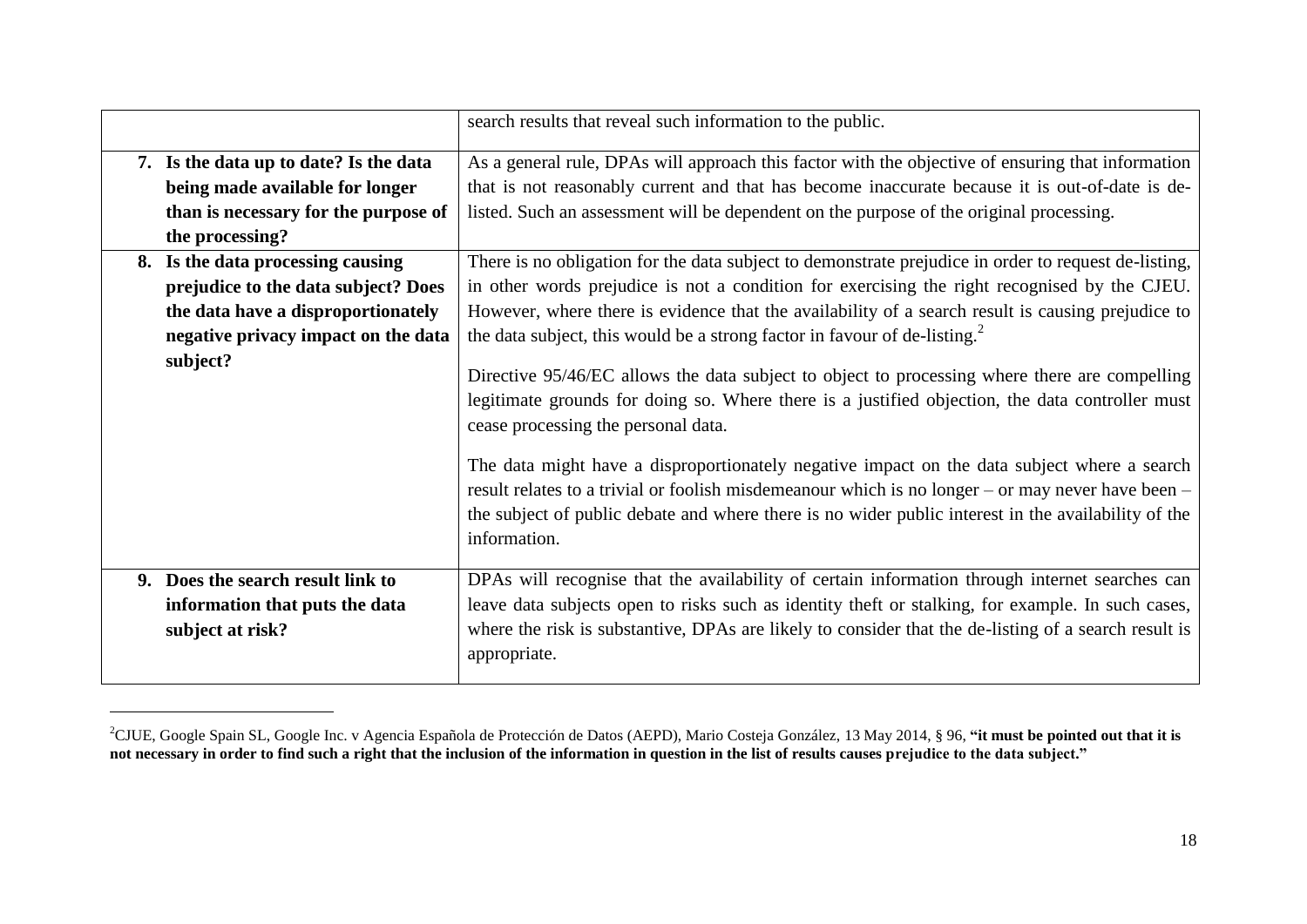| 10. In what context was the                                                                                                                                                              | If the only legal basis for personal data being available on the internet is consent, but the                                                                                                                                                                                                                                                                                                                                                                     |
|------------------------------------------------------------------------------------------------------------------------------------------------------------------------------------------|-------------------------------------------------------------------------------------------------------------------------------------------------------------------------------------------------------------------------------------------------------------------------------------------------------------------------------------------------------------------------------------------------------------------------------------------------------------------|
| information published?                                                                                                                                                                   | individual then revokes his or her consent, then the processing activity $-$ i.e. the publishing $-$                                                                                                                                                                                                                                                                                                                                                              |
| a. Was the content voluntarily                                                                                                                                                           | will lack a legal basis and must therefore cease.                                                                                                                                                                                                                                                                                                                                                                                                                 |
| made public by the data<br>subject?<br>b. Was the content intended to<br>be made public? Could the<br>data subject have<br>reasonably known that the<br>content would be made<br>public? | When assessing requests, the DPA will consider whether the link should be de-listed even when<br>the name or information is not erased beforehand or simultaneously from the original source.<br>In particular, if the data subject consented to the original publication, but later on, is unable to<br>revoke his or her consent, and a de-listing request is refused, the DPAs will generally consider<br>that de-listing of the search result is appropriate. |
| 11. Was the original content published                                                                                                                                                   | DPAs recognise that depending on the context, it may be relevant to consider whether the                                                                                                                                                                                                                                                                                                                                                                          |
| in the context of journalistic                                                                                                                                                           | information was published for a journalistic purpose. The fact that information is published by a                                                                                                                                                                                                                                                                                                                                                                 |
| purposes?                                                                                                                                                                                | journalist whose job is to inform the public is a factor to weigh in the balance. However, this                                                                                                                                                                                                                                                                                                                                                                   |
|                                                                                                                                                                                          | criterion alone does not provide a sufficient basis for refusing a request, since the ruling clearly                                                                                                                                                                                                                                                                                                                                                              |
|                                                                                                                                                                                          | distinguishes between the legal basis for publication by the media, and the legal basis for search                                                                                                                                                                                                                                                                                                                                                                |
|                                                                                                                                                                                          | engines to organise search results based on a person's name.                                                                                                                                                                                                                                                                                                                                                                                                      |
| 12. Does the publisher of the data have                                                                                                                                                  | Some public authorities are under a legal duty to make certain information about individuals                                                                                                                                                                                                                                                                                                                                                                      |
| a legal power $-$ or a legal obligation                                                                                                                                                  | publicly available – for example for electoral registration purposes. This varies according to                                                                                                                                                                                                                                                                                                                                                                    |
| - to make the personal data                                                                                                                                                              | Member State law and custom. Where this is the case, DPAs may not consider that de-listing is                                                                                                                                                                                                                                                                                                                                                                     |
| publicly available?                                                                                                                                                                      | appropriate whilst the requirement on the public authority to make the information publicly                                                                                                                                                                                                                                                                                                                                                                       |
|                                                                                                                                                                                          | available persists. However, this will have to be assessed on a case-by-case basis, together with                                                                                                                                                                                                                                                                                                                                                                 |
|                                                                                                                                                                                          | the criteria of 'outdatedness' and irrelevance.                                                                                                                                                                                                                                                                                                                                                                                                                   |
|                                                                                                                                                                                          | DPAs may consider that de-listing is appropriate even if there is a legal obligation to make the                                                                                                                                                                                                                                                                                                                                                                  |